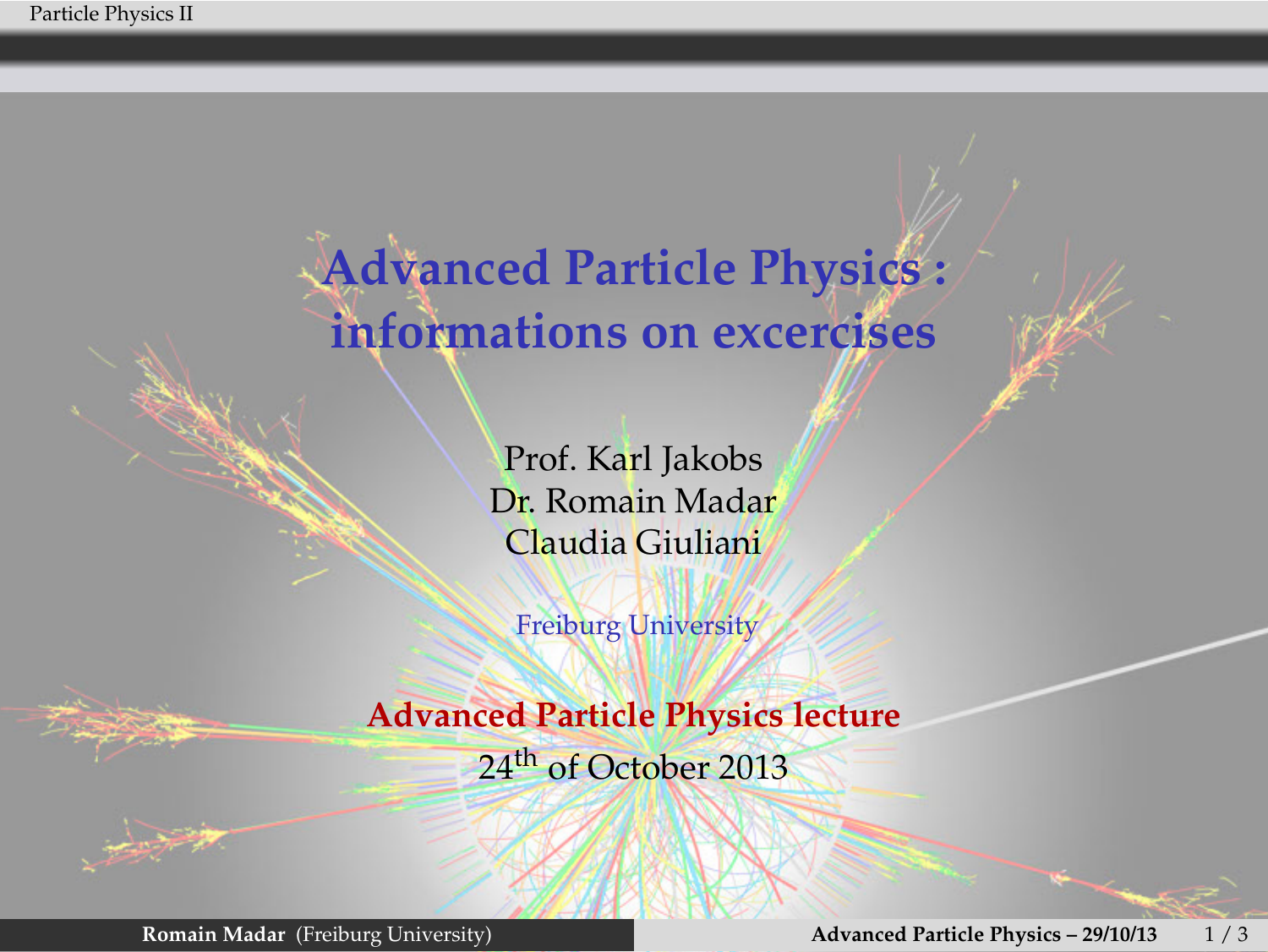**Program :** follow the main lecture topics with

- a part with paper & pen (dominant at the begining)
- a part on computer, with data analysis and simulation.

**Exercise sheets** will be given on Tuesday and will have to be given back the monday before 12 : 00 in the letter box n*◦*1 (in GMH).

## **Possible slots :**

- **<sup>1</sup>**. Friday : 8h00 *<sup>→</sup>* 10h00
- **<sup>2</sup>**. Wednesday : 8h00 *<sup>→</sup>* 10h00 *<sup>→</sup>* this slot is chosen

## **About C++ programing and ROOT software :**

- Who is familiar with C++ (variables, methods, classes, pointers, ...) ?
- Who is familiar with ROOT (histograms, trees, fits ...) ?
- Who doesn't have a laptop ?